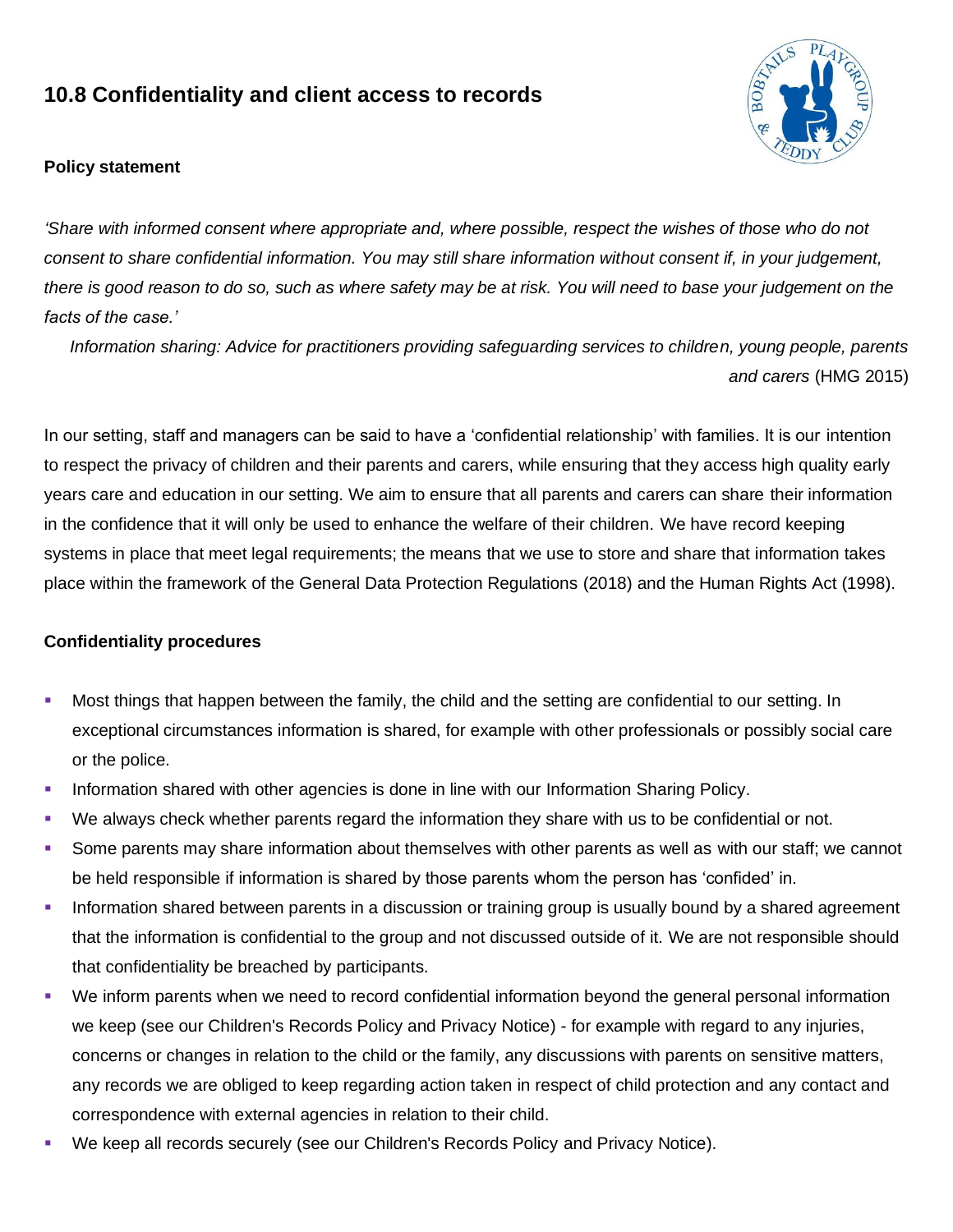- Information is kept in a manual file, or electronically. Our staff may also use a computer to type reports, or letters. Where this is the case, the typed document is deleted from the PC and only the hard copy kept.
- Where it is helpful to keep an electronic copy, we download it onto a disc, labelled with the child's name and kept securely in the child's file. [No documents are kept on the hard drive. This is because the settings' PC's do not have facilities for confidential user folders.]
- **•** Our staff discuss children's general progress and well being together in meetings, but more sensitive information is restricted to our manager and the child's key person, and is shared with other staff on a need to know basis.
- We do not discuss children with staff who are not involved in the child's care, nor with other parents or anyone else outside of the setting.
- Our discussions with other professionals take place within a professional framework and not on an informal or ad-hoc basis.
- Where third parties share information about an individual us; our managers check if it is confidential, both in terms of the party sharing the information and of the person whom the information concerns.

### **Client access to records procedures**

Parents may request access to any confidential records we hold on their child and family following the procedure below:

- The parent is the 'subject' of the file in the case where a child is too young to give 'informed consent' and has a right to see information that our setting has compiled on them.
- **•** Any request to see the child's personal file by a parent or person with parental responsibility must be made in writing to the manager.
- We acknowledge the request in writing, informing the parent that an arrangement will be made for him/her to see the file contents, subject to third party consent.
- Our written acknowledgement allows one month for the file to be made ready and available. We will be able to extend this by a further two months where requests are complex or numerous. If this is the case, We will inform you within one month of the receipt of the request and explain why the extension is necessary
- A fee may be charged for repeated requests, or where a request requires excessive administration to fulfil.
- **•** Our manager informs the committee and legal advice may be sought before sharing a file
- Our manager goes through the file with the committee chair and ensures that all documents have been filed correctly, that entries are in date order and that there are no missing pages. They note any information, entry or correspondence or other document which mentions a third party.
- We write to each of those individuals explaining that the subject has requested sight of the file, which contains a reference to them, stating what this is.
- They are asked to reply in writing to our manager giving or refusing consent for disclosure of that material.
- We keep copies of these letters and their replies on the child's file.
- 'Third parties' include each family member noted on the file; so where there are separate entries pertaining to each parent, step parent, grandparent etc. we write to each of them to request third party consent.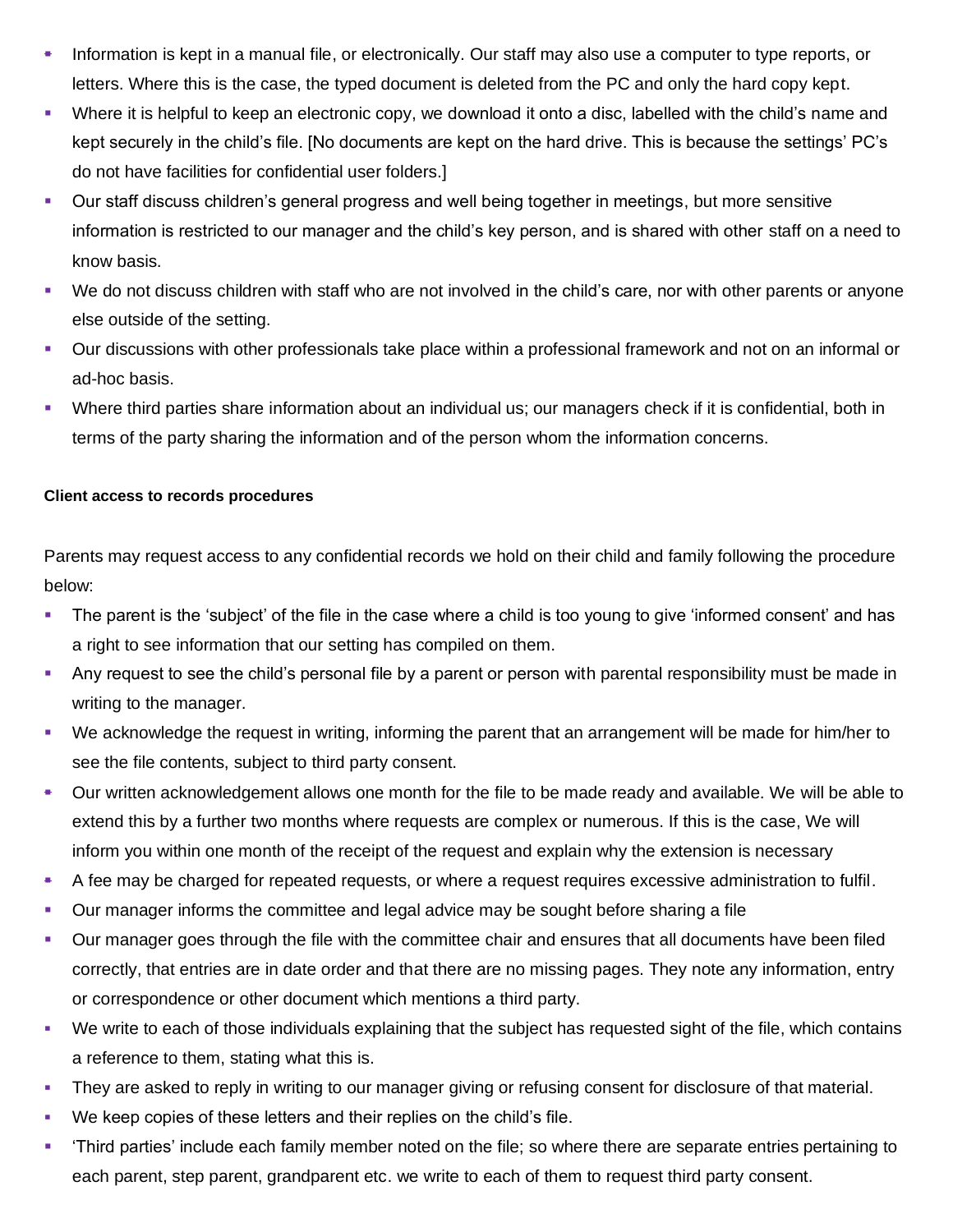- **•** Third parties also include workers from any other agency, including children's social care and the health authority for example. Agencies will normally refuse consent to share information, preferring instead for the parent to be redirected to those agencies for a request to see their file held by that agency.
- Members of our staff should also be written to, but we reserve the right under the legislation to override a refusal for consent or to just delete the name of the staff member and not the information. We may grant refusal if the member of staff has provided information that could be considered 'sensitive' and the staff member may be in danger if that information is disclosed; or if that information is the basis of a police investigation. However, if the information is not sensitive, then it is not in our interest to withhold that information from a parent. In each case this should be discussed with members of staff and decisions recorded.
- When we have received all the consents/refusals our manager takes a photocopy of the complete file. On the copy of the file, our manager removes any information that a third party has refused consent for us to disclose and blank out any references to the third party, and any information they have added to the file, using a thick marker pen.
- The copy file is then checked by the manager and legal advisors to verify that the file has been prepared appropriately.
- What remains is the information recorded by the setting, detailing the work initiated and followed by them in relation to confidential matters. This is called the 'clean copy'.
- We photocopy the 'clean copy' again and collate it for the parent to see.
- Our manager informs the parent that the file is now ready and invite[s] him/ her to make an appointment to view it.
- Our manager meet with the parent to go through the file, explaining the process as well as what the content of the file records about the child and the work that has been done. Only the person(s) with parental responsibility can attend that meeting, or the parent's legal representative or interpreter.
- **•** The parent may take a copy of the prepared file away; but, to ensure it is properly explained to and understood by the parent, we never hand it over without discussion.
- **■** It is an offence to remove material that is controversial or to rewrite records to make them more acceptable. Our recording procedures and guidelines ensure that the material reflects an accurate and non-judgemental account of the work we have done with the family.
- If a parent feels aggrieved about any entry in the file, or the resulting outcome, then we refer the parent to our complaints procedure.
- **•** The law requires that the information we hold must be held for a legitimate reason and must be accurate (see our Privacy Notice). If a parent says that the information we hold is inaccurate, then the parent has a right to request for it to be changed. However, this only pertains to factual inaccuracies. Where the disputed entry is a matter of opinion, professional judgement, or represents a different view of the matter than that held by the parent, we retain the right not to change that entry, but we can record the parent's view of the matter. In most cases, we would have given a parent the opportunity at the time to state their side of the matter, and it would have been recorded there and then.